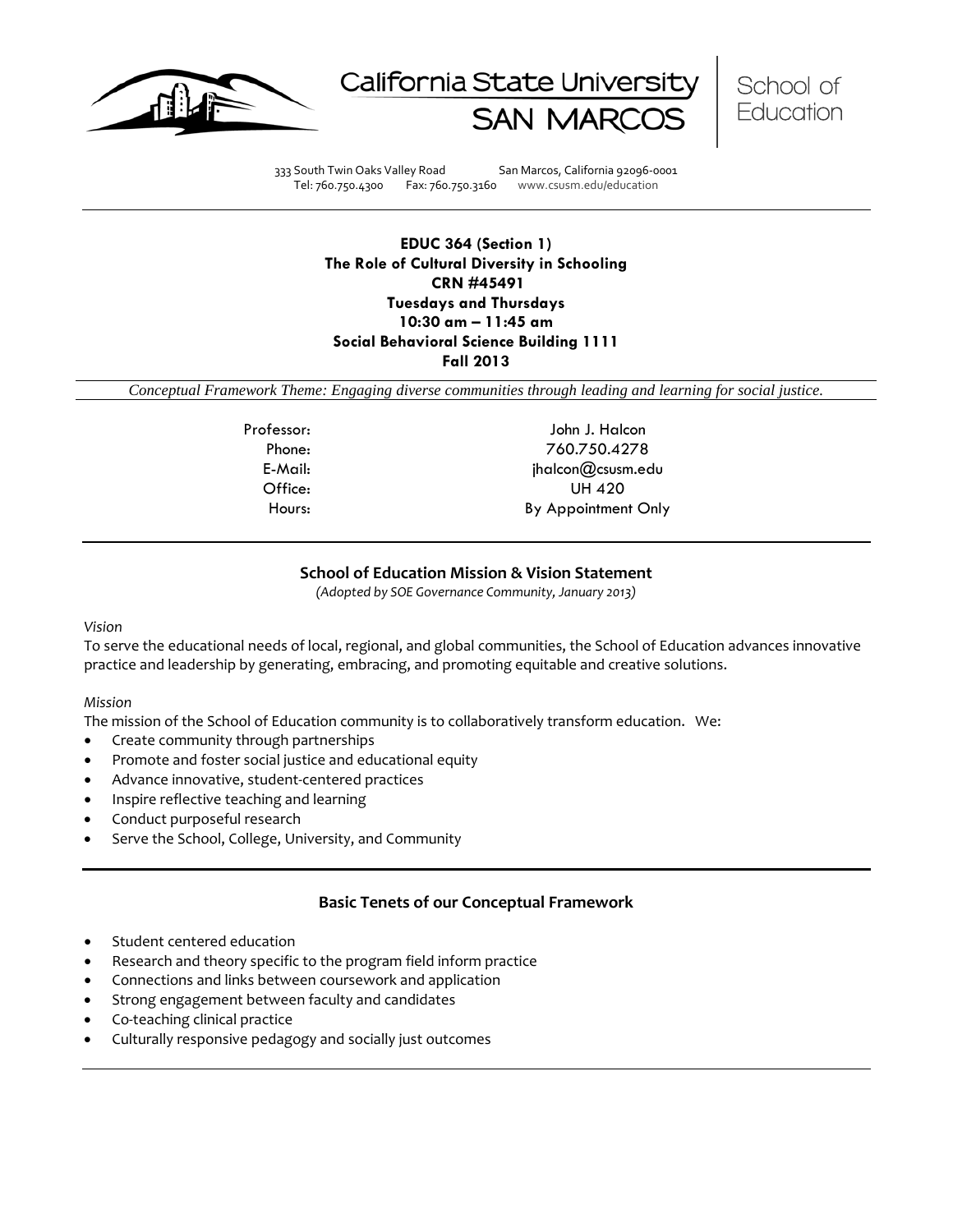## **COURSE DESCRIPTION**

Required of all credential candidates. Principles of first and second language acquisition (e.g., historical and current theories, psychology, sociocultural, political, and pedagogical factors) and issues related to notions of culture, interaction, and communication in school and community contexts (e.g., the nature of culture, manifestations of cultural contact, and cultural diversity in the United States and in California) within a theoretical and applied context.

HALCON: *Required of all credential candidates*. This course explores cultural and linguistic diversity as critical variables in achieving educational equity for ALL students. Major units include intensive theoretical and practical articulation of culture and cultural pluralism; educational issues of race, class, gender, language, ethnicity, and exceptionality; social, structural, programmatic and curricular issues; and effective teaching for diverse populations.

### **Unique Course Requirement – FOSTER CHILDREN**

A unique aspect of this course is the tutoring of foster children. **ALL** students in this class **ARE REQUIRED** to tutor foster children as part of the requirement for the course.

There will be **NO EXCEPTIONS**. Twenty (20) of these hours can be counted towards the 45 student contact hours required for EDUC 350 and entrance into the Teaching Credential program.

### **Course Objectives**

Students completing EDUC 364 will be able to demonstrate:

- Developing competencies in *TPE 15: Social Justice and Equity*;
- Understanding of various concepts of culture and cultural contact, and their applicability to learning and teaching;
- Understanding of cultural diversity in the United States and California;
- A general familiarity with cultural responsive pedagogy;
- Understanding of gay, lesbian, bisexual and transgender students, teachers and families.
- To gain an understanding of "*at risk*" and foster children.

### **All rights reserved**

*As instructor of record, I reserve the right to change, add to, or delete any and all material from the course.*

### **Required Texts**

- Rothenberg, Paula. Race, class, & gender in the United States: An integrated study (2009). 8th Edition.
- Reyes, Maria de la Luz. Words were all we had: Becoming biliterate against the odds (2011).

### **Recommended Texts**

Villaseñor, Victor. Rain of Gold. (1992). Delta Press.

### **Authorization to Teach English Learners**

This credential program has been specifically designed to prepare teachers for the diversity of languages often encountered in California public school classrooms. The authorization to teach English learners is met through the infusion of content and experiences within the credential program, as well as additional coursework. Candidates successfully completing this program receive a credential with authorization to teach English learners. *(Approved by CCTC in SB 2042 Program Standards, August 02)*

*NOTE: CTEL CANDIDATES ONLY: CTEL candidates will need to upload their graded CTEL signature assignment (with a passing grade or rubric indicating passing grade) to their CTEL electronic portfolio upon completion of this course. CTEL Program Coordinator will then review the candidate's CTEL standards in their electronic portfolio in order to fulfill their certification requirements for the California State Department of Education. For further clarification*, *please contact Ana Hernandez, CTEL Program Coordinator, a[t ahernand@csusm.edu.](mailto:ahernand@csusm.edu)*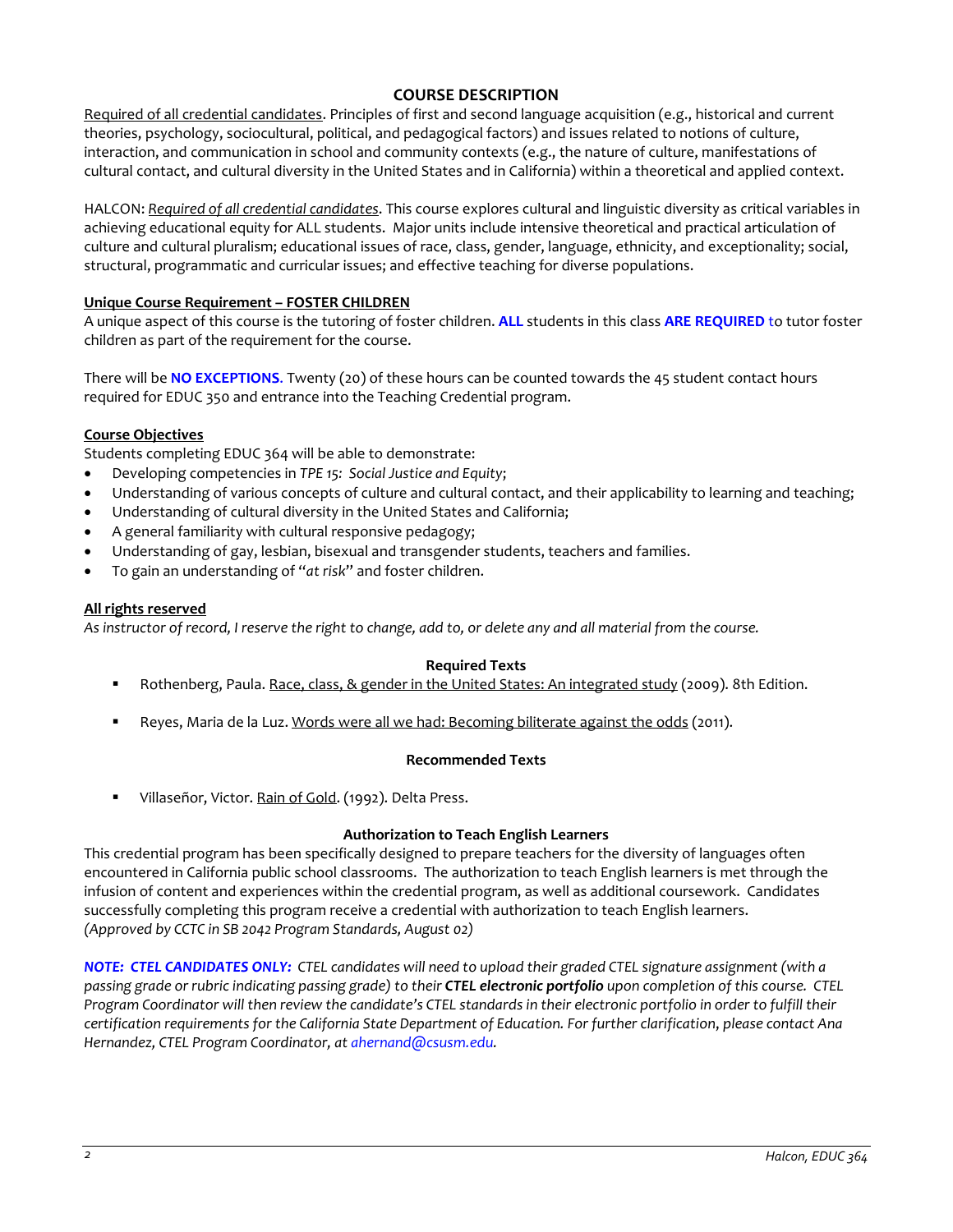# **STUDENT LEARNING OUTCOMES**

The context for, and scope of this course is aligned with standards for the Cross-cultural Language and Academic Development (CLAD) endorsement, as articulated by the California Commission on Teacher Credentialing (CTC), and as approved by the faculty of the College of Education in development of the program approval documents. (Note: As of 2002, the CLAD competencies are collectively referred to as an *Authorization to Teach English Learners*.)

Further consideration has been given to the alignment of standards for multicultural education as articulated by the National Council for Accreditation of Teacher Education (NCATE), the Interstate New Teacher Assessment and Support Consortium (INTASC), and the National Board for Professional Teaching Standards (NBPTS). Emphasis is placed on learning outcomes (what you know and can demonstrate) rather than on inputs (putting in "seat time", meeting minimum criteria for assignments, checking off tasks and activities), and how these outcomes correspond to your potential to enhance student learning as a new teacher.

### **Teacher Performance Expectation (TPE) Competencies**

This course is designed to help teachers seeking the Multiple or Single Subject(s) Credential to develop the skills, knowledge, and attitudes necessary to assist schools and districts in implementing an effective program for all students. The successful candidate will be able to merge theory and practice in order to realize a comprehensive and extensive educational program for all students. The course objectives, assignments, and assessments have been aligned with the CCTC standards for the Multiple and Single Subject(s) Credential. You can incorporate artifacts from this class into your final comprehensive portfolio. The following TPE is addressed in this course:

## • **TPE 15: Social Justice and Equity**

*Teacher candidates will be able to identify issues of social justice and equity in the classroom to ensure equal outcomes for diverse students. They will be familiar with ideas, definitions, and major theorists in the fields of multicultural education, social reconstruction, and democratic education. Pluralism and divergent perspectives on educating students will be the foundation of designing effective lessons and instructional practices for diverse students. Candidates will understand when and how to collaborate with others, especially curriculum specialists, community leaders, and parents on preparing relevant and appropriate instructional activities, curricular units, and school structures that would provide equitable outcomes for students from different linguistic, cultural, and socioeconomic backgrounds.*

## **California Teacher Performance Assessment (CalTPA)**

Beginning July 1, 2008 all California credential candidates must successfully complete a state-approved system of teacher performance assessment (TPA), to be embedded in the credential program of preparation. At CSUSM this assessment system is called the CalTPA or the TPA for short.

To assist your successful completion of the TPA, a series of informational seminars are offered over the course of the program. TPA related questions and logistical concerns are to be addressed during the seminars. Your attendance to TPA seminars will greatly contribute to your success on the assessment.

Additionally, SoE classes use common pedagogical language, lesson plans (lesson designs), and unit plans (unit designs) in order to support and ensure your success on the TPA and more importantly in your credential program.

The CalTPA Candidate Handbook, TPA seminar schedule, and other TPA support materials can be found on the SoE website: <http://www.csusm.edu/education/CalTPA/ProgramMaterialsTPA.html>

### **Assessment of Professional Dispositions**

Assessing a candidate's dispositions within a professional preparation program is recognition that teaching and working with learners of all ages requires not only specific content knowledge and pedagogical skills, but positive attitudes about multiple dimensions of the profession. The School of Education has identified six dispositions – social justice and equity, collaboration, critical thinking, professional ethics, reflective teaching and learning, and life-long learning—and developed an assessment rubric. For each dispositional element, there are three levels of performance - *unacceptable*, *initial target*, and *advanced target*. The description and rubric for the three levels of performance offer measurable behaviors and examples.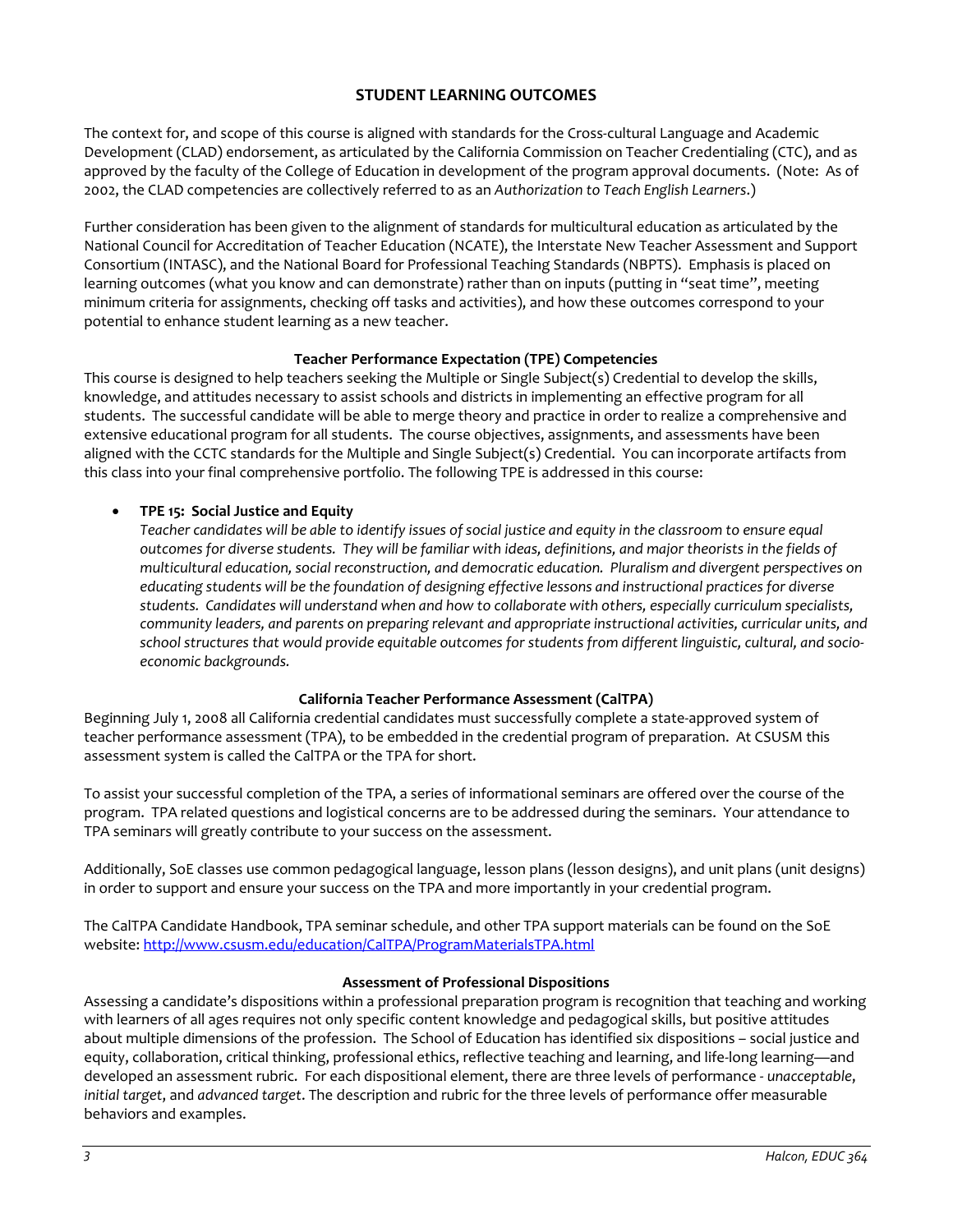The assessment is designed to provide candidates with ongoing feedback for their growth in professional dispositions and includes a self-assessment by the candidate. The dispositions and rubric are presented, explained and assessed in one or more designated courses in each program as well as in clinical practice. Based upon assessment feedback candidates will compose a reflection that becomes part of the candidate's Teaching Performance Expectation portfolio. Candidates are expected to meet the level of *initial target* during the program.

### **School of Education Attendance Policy**

Due to the dynamic and interactive nature of courses in the School of Education, all candidates are expected to attend all classes and participate actively. At a minimum, candidates must attend more than 80% of class time, or s/he may not receive a passing grade for the course at the discretion of the instructor. Individual instructors may adopt more stringent attendance requirements. Should the candidate have extenuating circumstances, s/he should contact the instructor as soon as possible. *(Adopted by the COE Governance Community, December, 1997).*

### **Students with Disabilities Requiring Reasonable Accommodations**

Candidates with disabilities who require reasonable accommodations **MUST BE APPROVED** for services by providing appropriate and recent documentation to the Office of Disable Student Services (DSS). This office is located in Craven Hall 4300, and can be contacted by phone at (760) 750-4905, or TTY (760) 750-4909. Candidates authorized by DSS to receive reasonable accommodations should meet with their instructor during office hours or, in order to ensure confidentiality, in a more private setting.

### **All University Writing Requirement**

The all-University writing requirements will be met through written reactions and reflections related to assigned readings.

### **CSUSM Academic Honesty Policy**

"Students will be expected to adhere to standards of academic honesty\*\* and integrity, as outlined in the Student Academic Honesty Policy. All written work and oral presentation assignments must be original work. All ideas/materials that are borrowed from other sources must have appropriate references to the original sources. Any quoted material should give credit to the source and be punctuated with quotation marks.

Students are responsible for honest completion of their work including examinations. There will be no tolerance for infractions. If you believe there has been an infraction by someone in the class, please bring it to the instructor's attention. The instructor reserves the right to discipline any student for academic dishonesty in accordance with the general rules and regulations of the university. Disciplinary action may include the lowering of grades and/or the assignment of a failing grade for an exam, assignment, or the class as a whole."

Incidents of Academic Dishonesty will be reported to the Dean of Students. Sanctions at the University level may include suspension or expulsion from the University.

### **Plagiarism:**

As an educator, it is expected that each candidate will do his/her own work, and contribute equally to group projects and processes. Plagiarism or cheating is unacceptable under any circumstances. If you are in doubt about whether your work is paraphrased or plagiarized see the Plagiarism Prevention for Students website [http://library.csusm.edu/plagiarism/index.html.](http://library.csusm.edu/plagiarism/index.html) If there are questions about academic honesty, please consult the University catalog.

### *\*\*Plagiarism is cheating and will not be tolerated under any circumstance.*

### **Appeals:**

Every student has the right to appeal a grade, or appeal for redress of grievances incurred in the context of the class. Disputes may be resolved informally with the professor, or through the formal grades appeal process. For the latter, consult with the Dean's Office of the School of Education.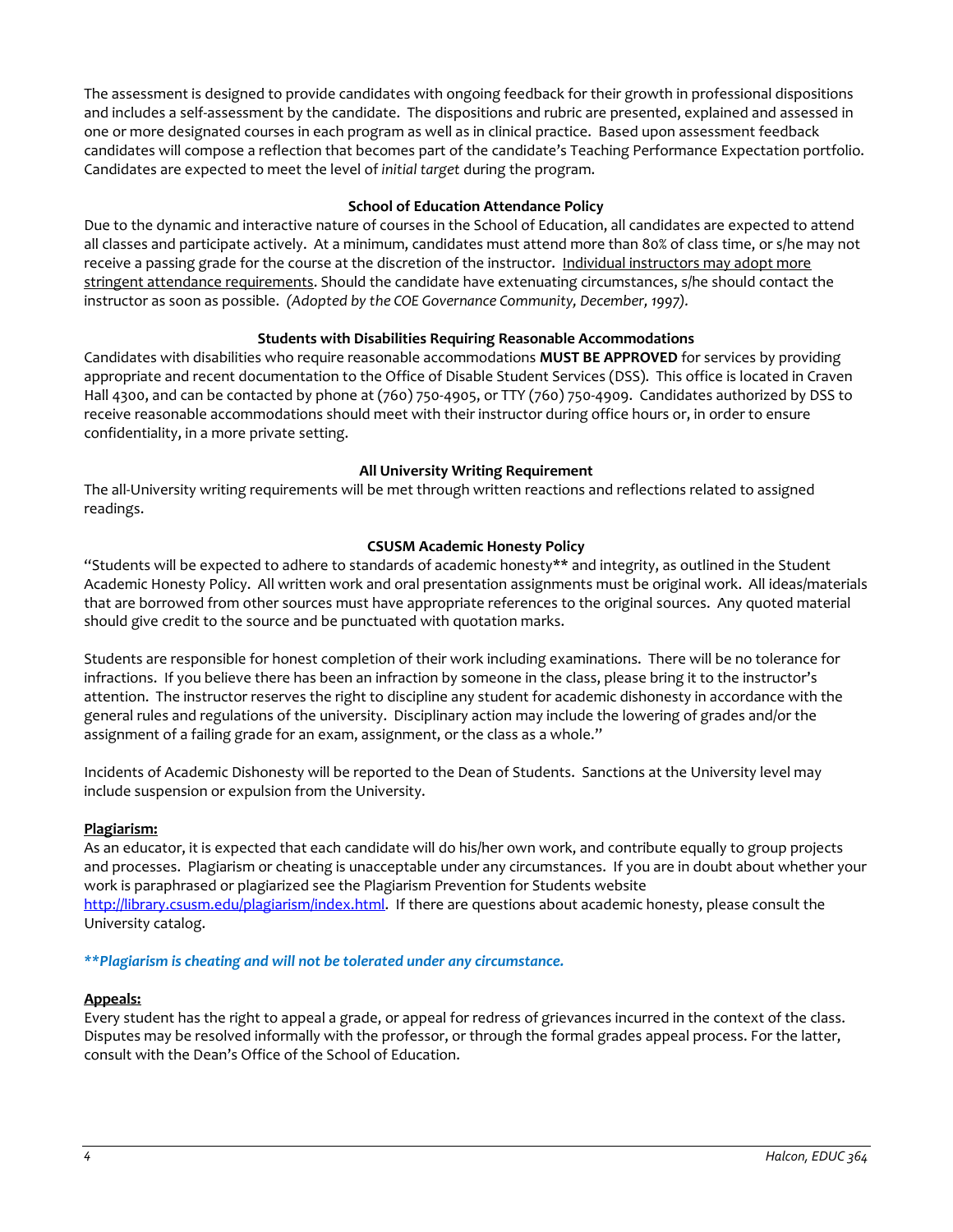### **Use of Technology:**

Candidates are expected to demonstrate competency in the use of various forms of technology (i.e. word processing, electronic mail, Moodle, use of the Internet, and/or multimedia presentations). Specific requirements for course assignments with regard to technology are at the discretion of the instructor. Keep a digital copy of all assignments for use in your teaching portfolio. All assignments will be submitted online, and some will be submitted in hard copy as well. Details will be given in class.

### **Electronic Communication Protocol:**

Electronic correspondence is a part of your professional interactions. If you need to contact the instructor, e-mail is often the easiest way to do so. It is my intention to respond to all received e-mails in a timely manner. Please be reminded that e-mail and on-line discussions are a very specific form of communication, with their own nuances and etiquette. For instance, electronic messages sent in all upper case (or lower case) letters, major typos, or slang, often communicate more than the sender originally intended. With that said, please be mindful of all e-mail and on-line discussion messages you send to your colleagues, to faculty members in the School of Education, or to persons within the greater educational community. All electronic messages should be crafted with professionalism and care. Things to consider:

- Would I say in person what this electronic message specifically says?
- How could this message be misconstrued?
- Does this message represent my highest self?
- Am I sending this electronic message to avoid a face-to-face conversation?

In addition, if there is ever a concern with an electronic message sent to you, please talk with the author in person in order to correct any confusion.

#### **Grading Policy**

### **Course Requirements and Grading Standards**

- All required work must be submitted on time.
- You will lose one complete grade on an assignment for late submissions.
- All work will be submitted electronically to class Moodle page.

### **Assessment of Progress**

There are 1000 points possible:

**1) Attendance and Class Participation (100 points)**–First, is the expectation that you will attend all class sessions and actively participate. If you miss four (4) hours, or it's equivalent, you will be dropped from the course.

Second, A significant part of this grade will come from the weekly reading assignments and **Cougar Course postings**. You will be responsible for these assigned readings might be asked to respond to explicit questions from the professor or your peers regarding the readings assigned each week.

**2) Social Justice Paper(s)-pre and post (100 points). Assignment #1 (a) & (b):** You will submit two papers (1-1 pager/1-2 pager) of your understanding of Social Justice. One is submitted at the start of semester and another at the end. The second paper should reflect an enhanced understanding of the concept based on the readings, class discussions and your experience in class. Answer the following question:

What does the term **Social Justice** mean for you and your profession?

Paper #1: *Due: September 6th. (50 points)* Paper #2: *Due: November 29th. (50 points)*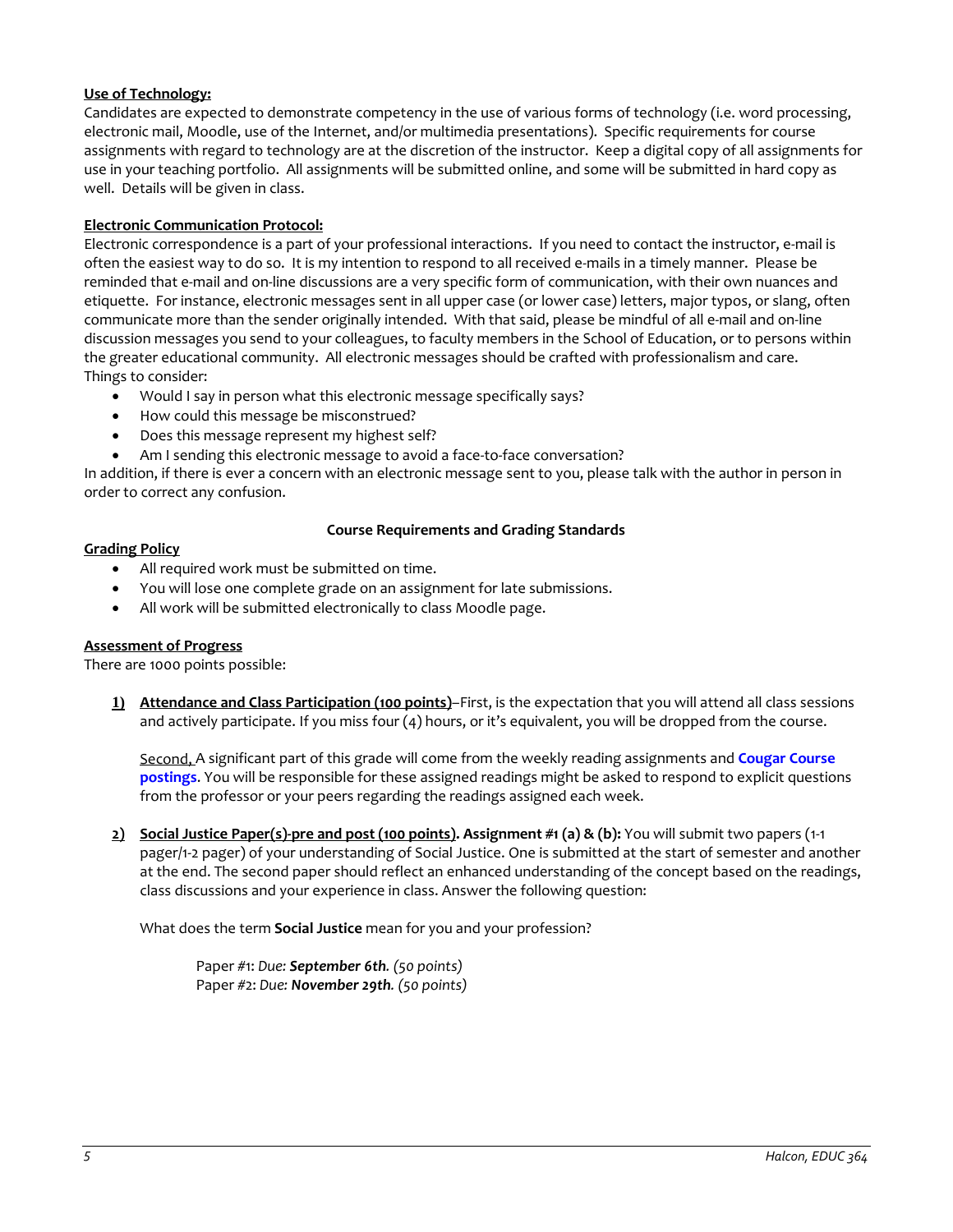**3) Personal/Family Background (200 points) Assignment #2:** By researching and studying one's family background it is possible to gain an appreciation about us as individuals and our many similarities and differences.

In this assignment you are to write a 6-8 page narrative about your family background including religious affiliation, ethnicity, culture, language(s), country of origin, education/occupation and any other information you think is of interest and value.

Reflect on your own experiences in terms of your cultural referents, your family background, and other factors determined by your own circumstances and upbringing. Discuss how this may impact your work as an educator. Be prepared to discuss your assignment within a larger class dialogue.

Please note that if you are adopted or were raised in foster care, and choose not to disclose this information, your paper may be fictionalized, or you may choose to discuss how you came to be the person you are today based on the influences of society, important or significant adult in your life. Please let your professor know if you require this or other accommodations to complete this assignment. *DUE: September 27th.*

**4) Discussion Board (300 points)--Ongoing:** Students are required to participate in **Cougar Courses Discussions.** Focus on the weekly readings, be introspective, address issues, and experiences, from the readings that spark your imagination.

A minimum of ten (10) substantial entries is expected for a passing grade on this assignment (to obtain a C grade). **However,** if you expect an "A" in this class, you must get an "A" on this assignment. As such, you must submit a minimum of 26 postings!

The following explains this:

| <b>Entries Required</b>   | Grade Equivalent |
|---------------------------|------------------|
| *1-10 entries-50 points   | C+               |
| *11-14 entries-100 points | B-               |
| *15-18 entries-125 points | B                |
| *19-22 entries-175 points | B+               |
| *23-25 entries-220 points | $A -$            |
| *26-30 entries-255 points | Α                |
| *31+ entries-300 points   | $A+$             |
|                           |                  |

LET ME BE CLEAR: Personal notes to students, *"I agree with….", 'You're so right"*…. Statements, comments, etc., and other such non-substantive postings will not be counted in the total. I'm looking for consistency of discussion. *Ongoing-Do not wait until the end of the semester to post to* Cougar Courses. *Last posting accepted: November 26th.*

- 6. Midterm Exam (100 points). **There will be a midterm exam.**
- 7. Final Exam (200 points**). There will be a final exam.**

## **Welcome To EDUC 364 -Hybrid**

Welcome to EDUC 364-01 Cultural Diversity & Schooling. This section of EDUC 364 is unusual in that it will be taught as a **HYBRID** class, meaning that it will be taught partially on-line. Although most class assignments are required to be posted on-line already, via **Cougar Courses**, this fall's class takes another step leading, ultimately, to an optional, completely on-line course (though not yet).

Not to worry, I will be with you every step of the way. Together, we will march into the future of on-line instruction.

Refer to Cougar Courses-EDUC 364 fall 2013, for specifics of the syllabus. It will outline all readings, videos, Power Points, etc., and assignments for the week.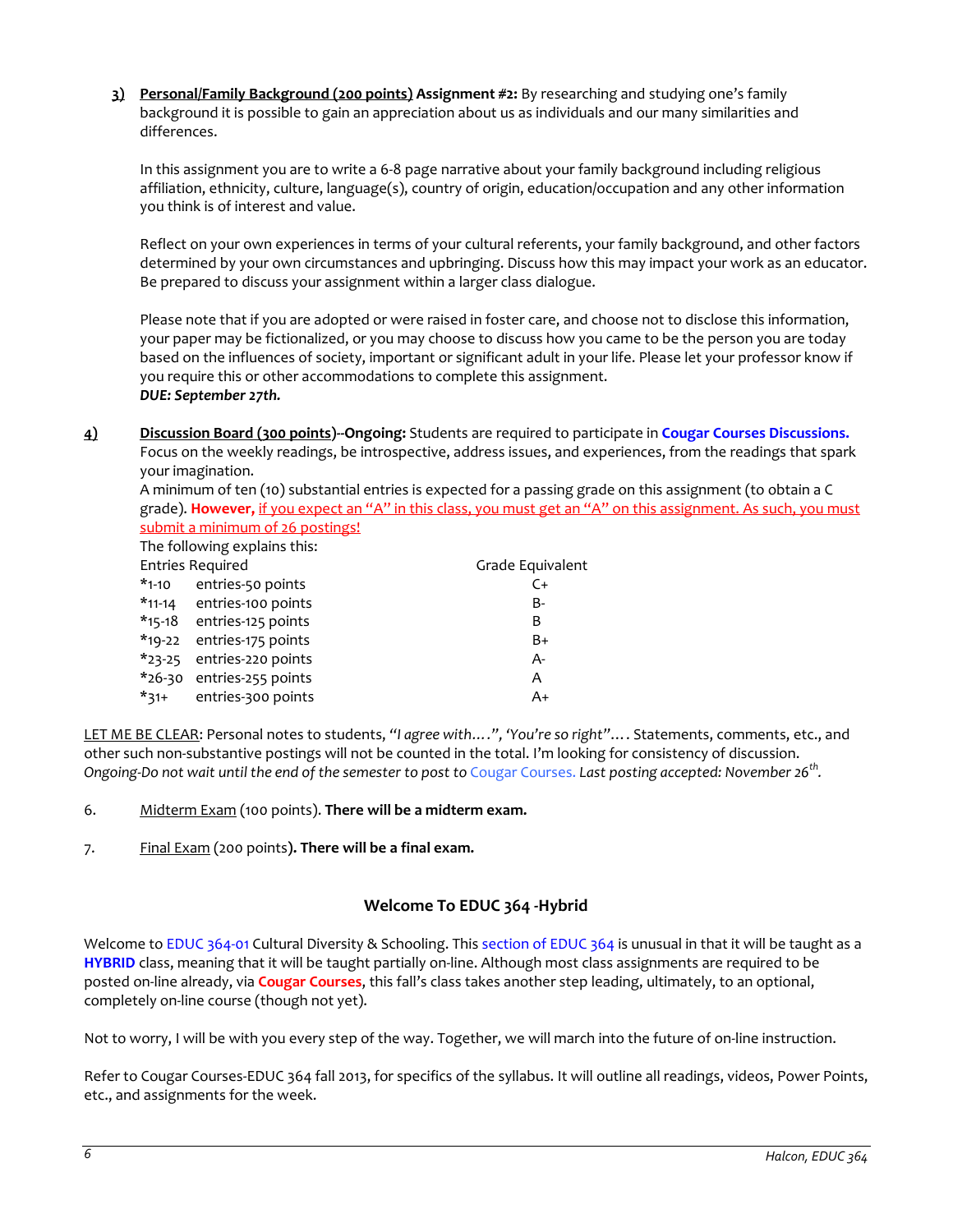# **Schedule Outline**

| **Week 1. Introduction/Tutor Connection                   |                                                        |                                                                     |  |  |
|-----------------------------------------------------------|--------------------------------------------------------|---------------------------------------------------------------------|--|--|
| <b>MODULE 1.</b>                                          | (August 27)                                            | Introduction                                                        |  |  |
|                                                           |                                                        |                                                                     |  |  |
| <b>MODULE 2.</b>                                          | (August 29)                                            | <b>Tutor Connection</b>                                             |  |  |
|                                                           |                                                        |                                                                     |  |  |
|                                                           | **Week 2. Vision Statement/Definitions/Core Curriculum |                                                                     |  |  |
| MODULE 3.                                                 | (September 3)                                          | <b>Vision Statement/Definitions</b>                                 |  |  |
|                                                           |                                                        |                                                                     |  |  |
| <b>MODULE 4.</b>                                          | (September 5)                                          | Core Curriculum                                                     |  |  |
|                                                           |                                                        |                                                                     |  |  |
|                                                           |                                                        | **Week 3. Social Construction of Difference/Professional Boundaries |  |  |
| <b>MODULE 5.</b>                                          | (September 10)                                         | The Social Construction of Difference: Race                         |  |  |
|                                                           |                                                        |                                                                     |  |  |
| <b>MODULE 6.</b>                                          | (September 12)                                         | <b>Professional Boundaries</b>                                      |  |  |
|                                                           |                                                        |                                                                     |  |  |
| **Week 4. Difference: Race, Ethnicity/Behavior Management |                                                        |                                                                     |  |  |
| <b>MODULE 7.</b>                                          | (September 17)                                         | Difference: Race, Class & Ethnicity                                 |  |  |
|                                                           |                                                        |                                                                     |  |  |
| <b>MODULE 8.</b>                                          | (September 19)                                         | <b>Behavior Management</b>                                          |  |  |
|                                                           |                                                        |                                                                     |  |  |
| **Week 5. Racism                                          |                                                        |                                                                     |  |  |
| <b>MODULE 9.</b>                                          | (September 24)                                         | Racism & Sexism                                                     |  |  |
|                                                           |                                                        |                                                                     |  |  |
| <b>MODULE 10.</b>                                         | (September 26)                                         | <b>WRAT-4 Training</b>                                              |  |  |
|                                                           |                                                        |                                                                     |  |  |
|                                                           | **Week 6. Stereotypes and Discrimination               |                                                                     |  |  |
| <b>MODULE 11.</b>                                         | (October 1)                                            | Stereotypes                                                         |  |  |
|                                                           |                                                        |                                                                     |  |  |
| MODULE 12.                                                | (October 3)                                            | Discrimination                                                      |  |  |
|                                                           |                                                        |                                                                     |  |  |
| **Week 7. Foster Youth & 'At Risk' Children               |                                                        |                                                                     |  |  |
| MODULE 13.                                                | (October 8)                                            | <b>MIDTERM: On Line</b>                                             |  |  |
|                                                           |                                                        |                                                                     |  |  |
| MODULE 14.                                                | (October 10)                                           | Foster Youth & "At Risk" Children                                   |  |  |
|                                                           |                                                        |                                                                     |  |  |
| **Week 8. Privilege                                       |                                                        |                                                                     |  |  |
| <b>MODULE 15.</b>                                         | (October 15)                                           | Privilege                                                           |  |  |
|                                                           |                                                        |                                                                     |  |  |
| MODULE 16.                                                | (October 17)                                           | <b>Surviving Abuse</b>                                              |  |  |
|                                                           |                                                        |                                                                     |  |  |
| **Week 9. Immigration                                     |                                                        |                                                                     |  |  |
| <b>MODULE 17.</b>                                         | (October 22)                                           | Immigration                                                         |  |  |
|                                                           |                                                        |                                                                     |  |  |
| <b>MODULE 18.</b>                                         | (October24)                                            | Immigration                                                         |  |  |